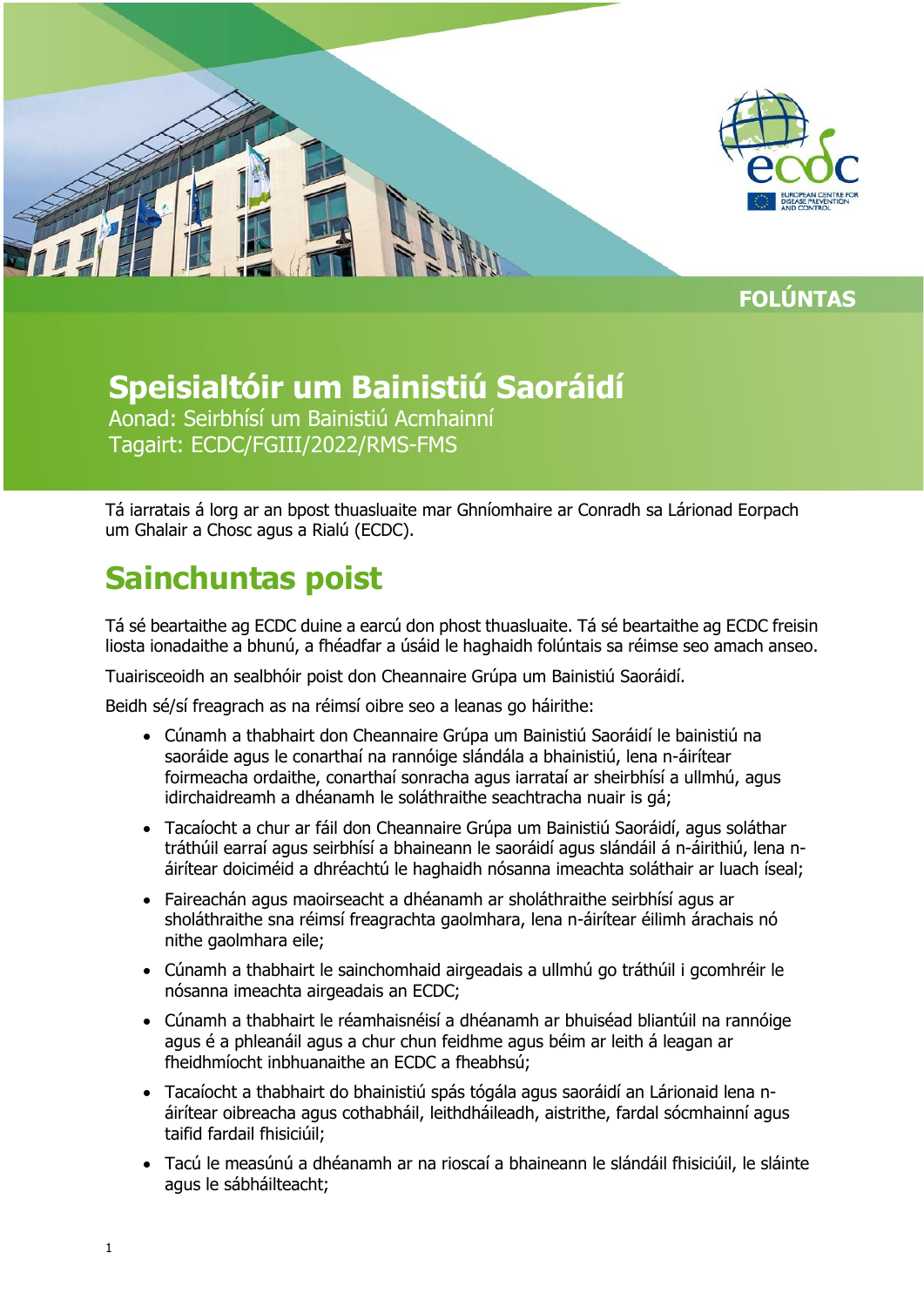- Tacú le beartas nua agus beartas atá ann cheana féin, nósanna imeachta, treoirlínte agus treoracha oibre a fhorbairt, a chomhordú agus a athbhreithniú;
- Tacaíocht riaracháin ghinearálta a thabhairt, lena n-áirítear cartlannú doiciméad leictreonach, comhdú, clárú doiciméad, bunachair shonraí a chothabháil, etc;
- Aon chúraimí eile a bhaineann lena réimse oibre de réir mar a iarrtar.

# **Na cáilíochtaí agus an taithí a theastaíonn**

### **A. Ceanglais fhoirmiúla**

Chun bheith i d'iarrthóir incháilithe, ní mór duit sraith ceanglas foirmiúil a chomhlíonadh. Is iad seo a leanas na ceanglais atá i gceist:

- Oideachas iar-mheánoideachais arna fhianú le dioplóma, nó meánoideachas arna fhianú le dioplóma lena dtugtar rochtain ar oideachas iar-mheánoideachais agus taithí ghairmiúil chuí trí bliana<sup>1</sup>;
- Eolas cruinn ar cheann amháin de theangacha oifigiúla AE agus eolas sásúil ar theanga oifigiúil eile AE sa mhéid is gá chun a dhualgais/a dualgais a chomhlíonadh<sup>2</sup>;
- A bheith ina náisiúnach de cheann de Bhallstáit AE nó de chuid na hIorua, na hÍoslainne nó Lichtinstéin;
- A bheith i dteideal a cheart iomlán/a ceart iomlán mar shaoránach<sup>3</sup>;
- Aon oibleagáidí a fhorchuirtear leis na dlíthe is infheidhme maidir le seirbhís mhíleata a bheith comhlíonta aige/aici;
- Na riachtanais charachtair a chomhlíonadh maidir leis na dualgais atá i gceist; agus
- A bheith corpacmhainneach chun na dualgais a bhaineann leis an bpost a chomhlíonadh.

### **B. Critéir roghnúcháin**

Tá **critéir riachtanacha** maidir le taithí ghairmiúil/eolas agus tréithe pearsanta/scileanna idirphearsanta sainaitheanta againn mar chritéir cháilitheacha don phost seo.

#### **Taithí ghairmiúil/eolas:**

- Taithí ghairmiúil trí bliana ar a laghad (tar éis an dioplóma a bhaint amach), a gnóthaíodh i bpoist a bhaineann leis an sainchuntas poist;
- Taithí chruthaithe ar obair a dhéanamh i bhfeidhm tacaíochta riaracháin agus, más féidir, í a bheith nasctha le bainistiú oifigí nó saoráidí;
- Taithí ar obair a dhéanamh a bhaineann le soláthar agus/nó le cúraimí tacaíochta bainistithe conarthaí;

j

<sup>1</sup> Ní bhreithneofar ach dioplómaí agus teastais a bronnadh i mBallstáit AE nó lena mbaineann teastais chomhionannais arna neisiúint ag údaráis sna Ballstáit sin.

<sup>2</sup> Iarrthóirí a bhfuil teanga acu nach teanga oifigiúil AE í nó a bhfuil Béarla acu mar mháthairtheanga, ní mór dóibh leibhéal an dara teanga a chruthú le teastas (B1 nó níos mó).

<sup>3</sup> Sula gceapfar é/í, iarrfar ar an iarrthóir a n-éireoidh leis/léi deimhniú ó na póilíní a chur ar fáil, ina léireofar nach bhfuil aon taifead coiriúil ar bith aige/aici.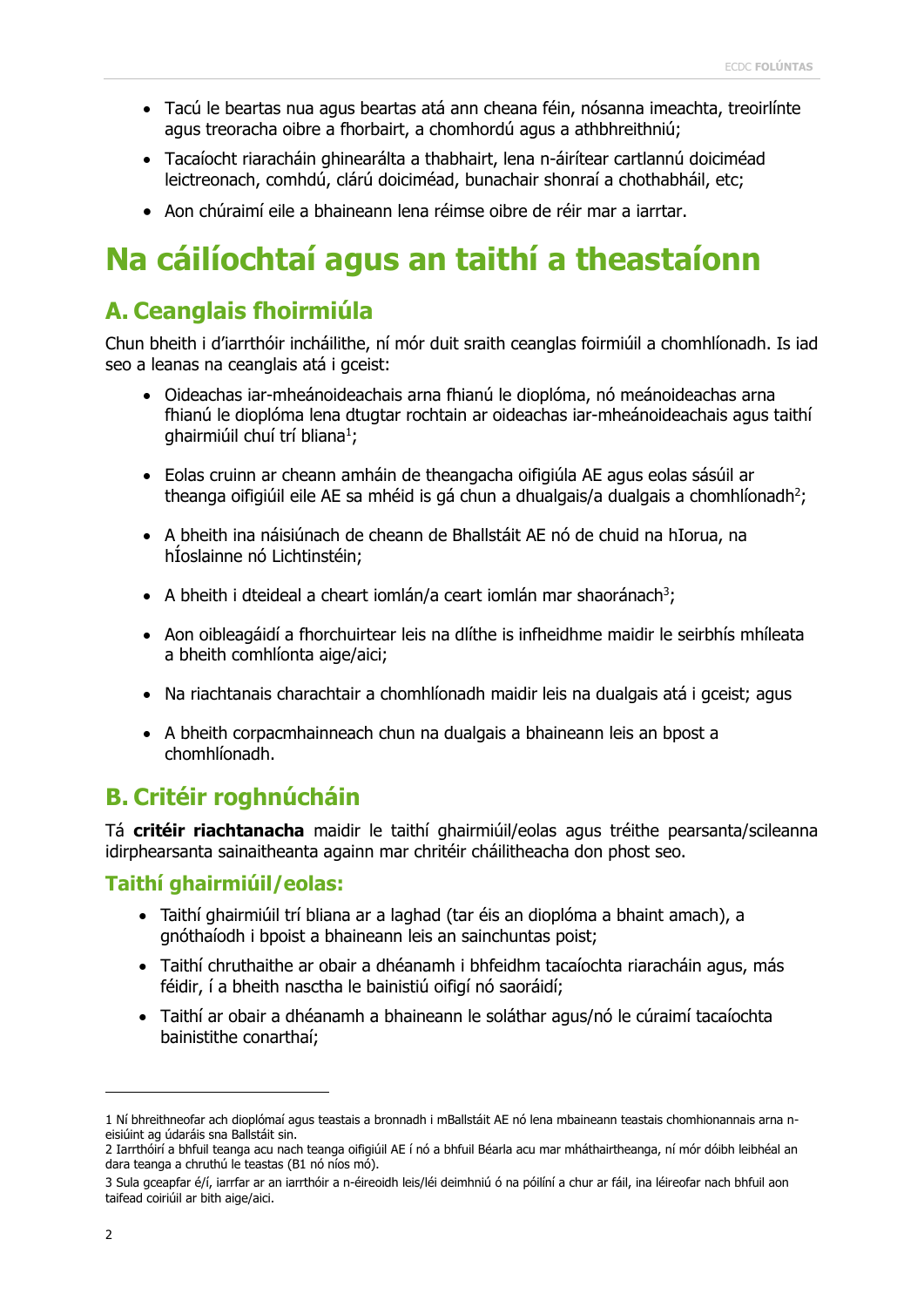- Taithí ar obair a dhéanamh le buiséid agus/nó le hairgeadas.
- Eolas críochnúil ar uirlisí TF, go háirithe Microsoft Office (Word, Excel, PowerPoint agus Outlook) agus bunachair shonraí, córais ticéadaithe agus AutoCAD san áireamh, más féidir;
- Sárleibhéal Béarla, idir scríofa agus labhartha.

#### **Tréithe pearsanta/scileanna idirphearsanta:**

- A bheith dírithe ar sheirbhís ar ardleibhéal a chur ar fáil;
- An cumas cliaint agus/nó geallsealbhóirí inmheánacha agus seachtracha a bhainistiú agus cumarsáid a dhéanamh ar gach leibhéal;
- Obair chomhoibríoch, scileanna láidre idirphearsanta agus ardchumas chun obair bhuíne a dhéanamh i dtimpeallacht ilchultúrtha;
- Cumais chun fadhbanna a réiteach agus braistint láidir tionscnaimh agus freagrachta;
- Tiomanta le hardcháilíocht agus ardleibhéal cruinnis a bhaint amach, agus súil ghrinn a bheith acu;
- An cumas oibriú faoi bhrú agus laistigh de sprioc-amanna dochta.

Ag brath ar an líon iarratas a gheofar, d'fhéadfadh an coiste roghnúcháin riachtanais níos doichte a chur i bhfeidhm laistigh de na critéir roghnúcháin atá luaite thuas.

## **Comhdheiseanna**

Is fostóir comhdheiseanna é an ECDC agus molann sé go láidir do gach iarrthóir a chomhlíonann na critéir incháilitheachta agus roghnúcháin iarratas a dhéanamh, gan aon idirdhealú bunaithe ar fhorais amhail aois, cine, polaitíocht, fealsúnacht nó creideamh, inscne nó gnéaschlaonadh agus beag beann ar mhíchumais.

## **Ceapachán agus coinníollacha fostaíochta**

Ceapfar an sealbhóir poist de réir gearrliosta a mholfaidh an Coiste Roghnúcháin don Stiúrthóir. Is ar an bhfógra folúntais seo a bheidh an moladh ón gCoiste Roghnúcháin bunaithe. Iarrfar ar iarrthóirí trialacha scríofa a dhéanamh. Ba cheart d'iarrthóirí a thabhairt dá n-aire go bhféadfaí an togra a chur ar fáil go poiblí agus nach ionann ainm a bheith ar an ngearrliosta agus duine a earcú. Déanfar an gearrliosta iarrthóirí a ullmhú tar éis próiseas roghnúcháin oscailte.

Earcófar an t-iarrthóir a n-éireoidh leis/léi mar ghníomhaire ar conradh, de bhun airteagal 3a) de Choinníollacha Fostaíochta Sheirbhísigh Eile na gComhphobal Eorpach go ceann tréimhse cúig bliana. D'fhéadfaí an conradh a athnuachan. Déanfar an ceapachán i **bhFeidhmghrúpa III.**

Ba cheart d'iarrthóirí a thabhairt dá n-aire go gceanglaítear le rialacháin foirne AE go gcuirfeadh gach ball foirne nua tréimhse phromhaidh naoi mí i gcrích go rathúil.

Chun tuilleadh faisnéise a fháil faoi na coinníollacha conarthacha agus oibre, féach Coinníollacha Fostaíochta Sheirbhísigh eile na gComhphobal Eorpach, atá ar fáil ag an nasc seo a leanas:

<https://eur-lex.europa.eu/legal-content/EN/TXT/?uri=CELEX%3A01962R0031-20140501>

Beidh an post lonnaithe i Stócólm, áit a gcuireann an Lárionad a chuid gníomhaíochtaí i gcrích.